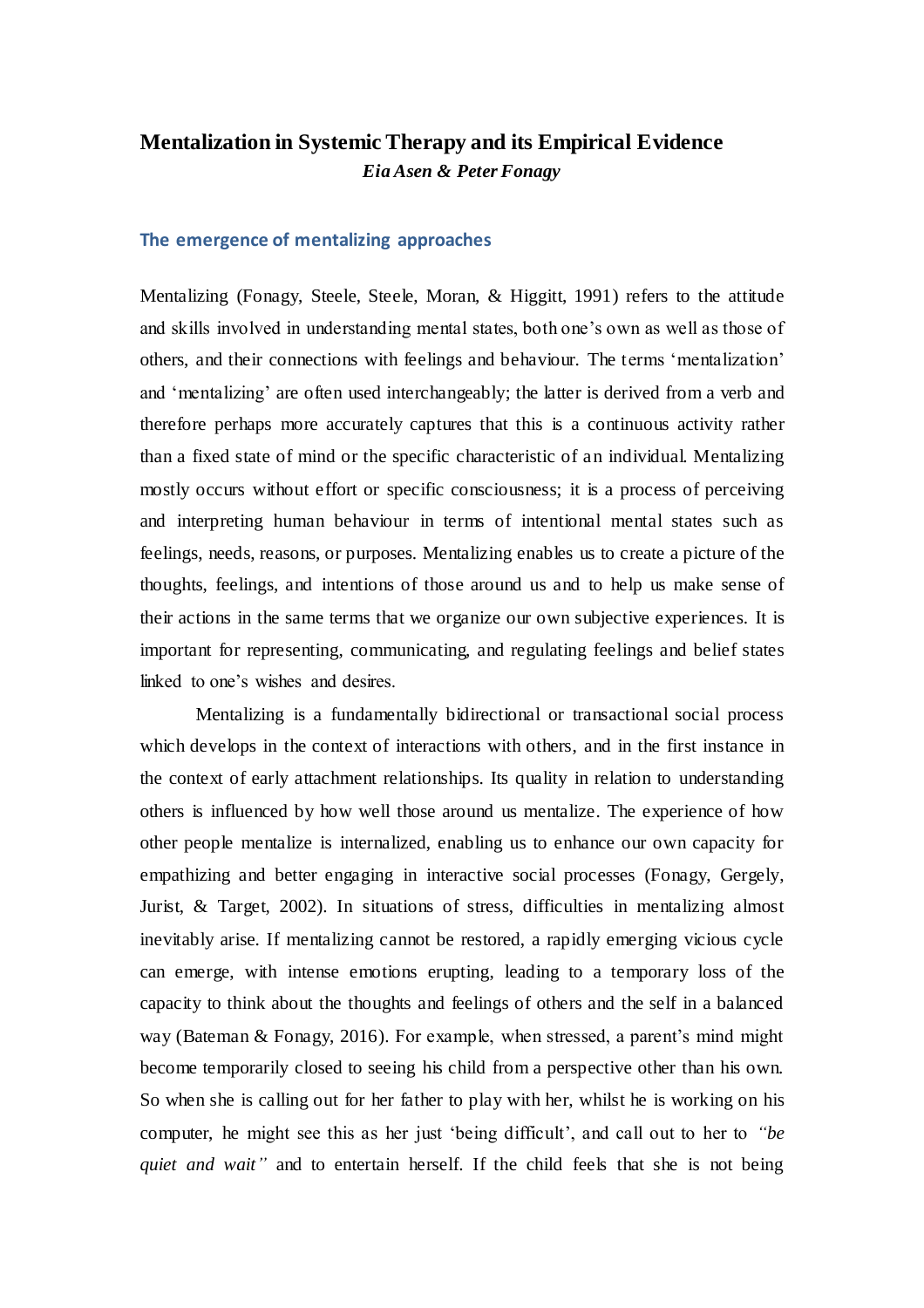appropriately responded to, she may escalate her demands and accompanying behaviours to 'get through' to the father in the hope that he will respond. However, the intensification of the child's behaviour is likely to further derail the father's capacity to mentalize (his child and, recursively so, himself), and the two are quite likely to end up in a vicious cycle of non-mentalizing. In other words, the child's emotional arousal compromises the parent's capacity to provide the psychological recognition that the child craves. This happens intermittently a lot in ordinary family life, but when this non-mentalizing cycle becomes chronic, it can lead to more serious difficulties.

A major objective of mentalization-informed family work is to enhance and maintain mentalizing during emotionally highly charged family discourses which so often trigger and sustain family conflicts, including intra-family violence. The focus of this type of work is on the contexts that generate the specific feelings, needs, desires, beliefs, and thoughts that may contribute to the collapse of mentalizing, with the aim of disrupting the feedback cycle of non-mentalizing that generates confusing and destructive interactions between family members. The ability to see oneself through the eyes of others and appreciate that others can see the world in ways different from us is at the heart of effective mentalizing. Perspective-taking is often impaired, and at times completely lacking, in families where acrimony, violence and mutual blame are common currency.

Over the past  $10 - 20$  years many systemic practitioners have attempted to 'remember' and integrate psychodynamic concepts. Bridges were re-built between the psychoanalytic and systemic worlds (Akister & Reibstein, 2004; Dallos, 2006; Diamond & Siqueland, 1998; Flaskas, 2002; Fraenkel & Pinsof, 2001) and the arrival of Mentalization-based therapy (MBT), developed initially for adults presenting with borderline personality disorder (Bateman & Fonagy, 2016), further inspired systemic practitioners. A family-focused form of MBT emerged, MBT-F, leading to various attempts to manualise this approach (Asen & Fonagy, 2012b; Fearon et al., 2006; Keaveny et al., 2012). However, questions were raised soon whether MBT-F could really be regarded as yet another new 'brand' of family therapy, or whether one was dealing merely with a new emphasis when working with families, with some innovative and plenty of rather familiar techniques. Our own view is that mentalizing is an important ingredient of *all* psychotherapies (Fonagy & Allison, 2014) and that it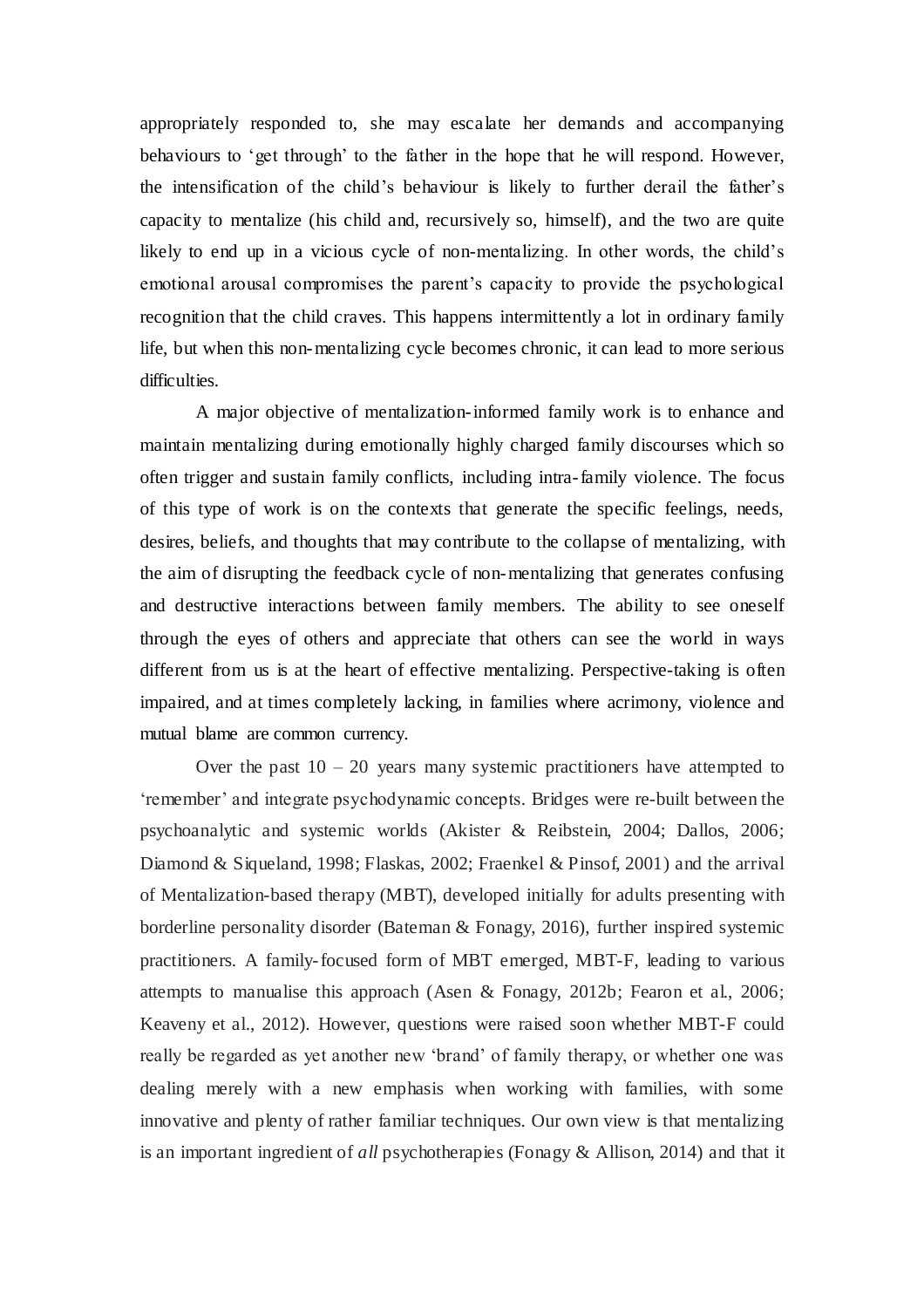can enrich systemic practice; it brings forth a set of strategies and techniques that can be grafted on to well-established systemic approaches.

# **The basic clinical model**

As in systemic therapy, the key proposition of the mentalizing approach is that emotional and behavioural problems are essentially relational in nature. However, MBT specifically holds that it is the breakdown in mentalizing which gives rise to relational problems that undermine family coping, creativity and resilience. Families and individuals vary in their capacity to mentalize for a multitude of reasons (e.g. genetics, early experience, trauma, current stressors). Chronic problems with mentalizing can contribute to distressing and stressful family interactions which further undermine mentalization. Given that the consideration, interpretation and appraisal of mental states (in self and others) are all essential for healthy relationships, the primary goal of therapy is to terminate non-mentalizing interactions and communications and to restore effective mentalizing. To that effect the primary therapeutic focus is on the mental states – the thoughts, feelings, wishes, needs, desires and beliefs - of each member of the family, and the relationships between them (Asen  $&$  Fonagy, 2012a).

To achieve this, the therapist shows a genuine interest in wanting to understand family members' different perspectives – even those of family members not present. He pays careful attention to levels of arousal and comments when family mentalizing appears to go 'off line'. He notices and names family patterns of interaction and works with them directly in the 'here and now'. He explores thoughts, needs and emotions in a relational context; and he remembers to mentalize himself – in other words, he pays attention to his own mental states and is prepared to explore openly the impact these may have on the family. The therapist acknowledges and positively connotes different perspectives put forward by family members, checking repeatedly and explicitly that he has properly understood what somebody has said or means *("let me just check that I've got this right")*. The therapist also continuously demonstrates that he can simply not know what anyone feels, without asking questions to find out. He may assist family members to communicate and express what they feel by, for example, stopping the conversation to ask what it is that the person feels she cannot say or explain. When a family member engages in blaming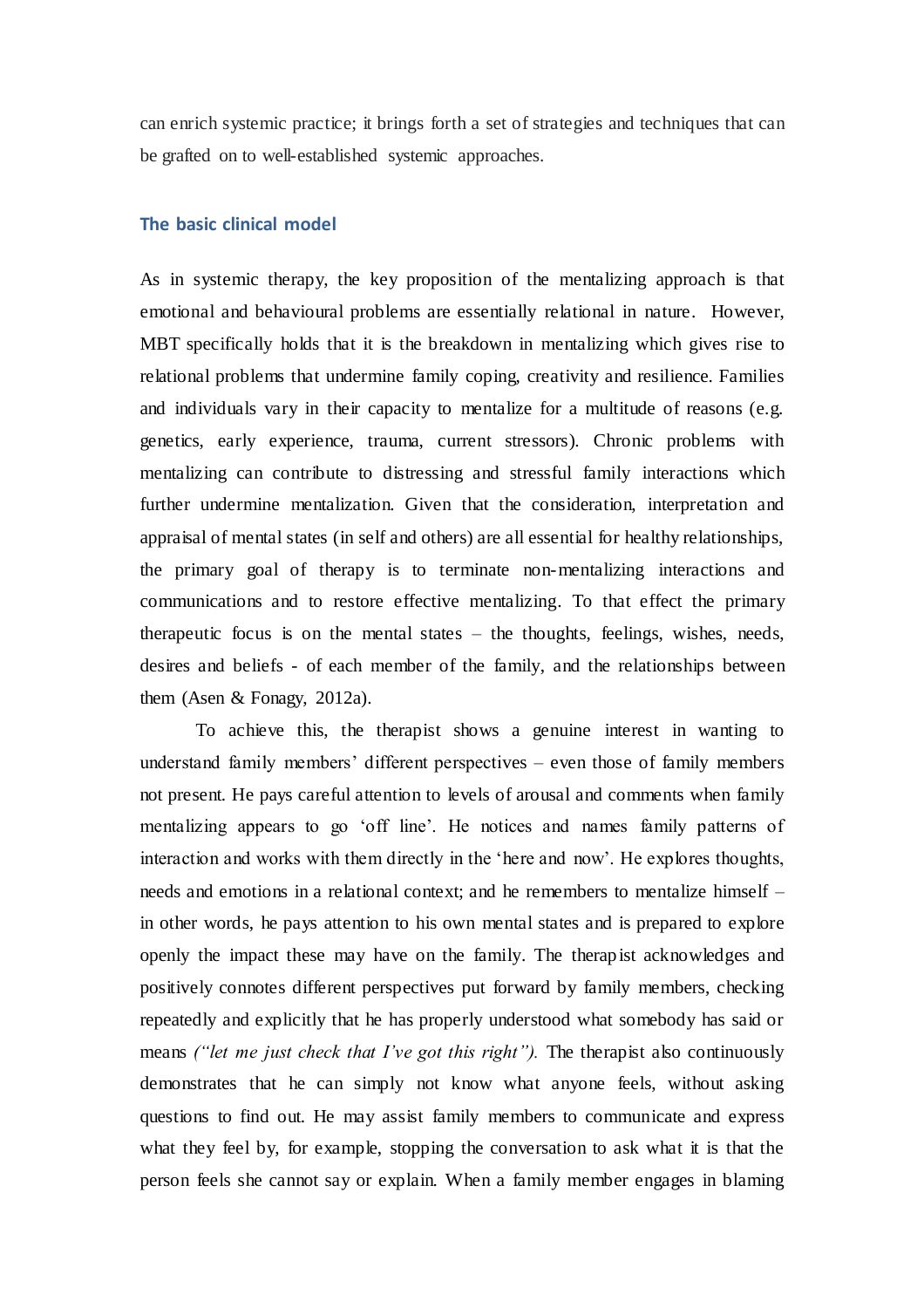statements, such as *"he's always trying to wind me up*!" the therapist may inquire*: "and does this feel to you that he is being deliberately annoying? Or could there be other reasons?"* The therapist can follow this up with 'triadic mentalization-eliciting' questions, such as for one of the family members to comment on the relationship between two other people: *"what do you think it was like for your Mum that time that you had a tantrum in the car?" or "how do you think your parents felt towards each other when you were screaming so much*?" Invoking hypothetical scenarios and using 'what if' questions explicitly encourages people to temporarily slip into the shoes of another family member: *"what would you think she would have felt if he had just walked out of the room at that point? And do you think your father might have felt the same or something quite different? What if your mother had just left the room"* and to the mother: *"what did you think he would think and feel if you did stop?"* 

These questions are reminiscent of the 'circular questions' put forward by the Milan team many decades ago (Selvini Palazzoli, Boscolo, Cecchin, & Prata, 1980). However, their aims were both similar and yet somewhat different from those in the use of questioning in MBT. The Milan team's questioning process aimed to create and highlight differences, to draw connections and distinctions between family members in order to provide information that framed problems in new ways and released new information about the problem into the system. This, they argued, would encourage new ways of viewing family interactions and communications. The Milan team invented specific questions to achieve this by, for example, investigating a dyadic relationship by asking a third person for their perceptions on that relationship. The focus was primarily on behavioural sequences and each person's interpretation of behaviour by, for example, asking family members to rank each other on specific behaviours so that discrepancies in the views of various family members became more noticeable as a way of establishing circularity and new meaning. One of the aims of these techniques was to *"fix the point in the history of the system when important coalitions underwent a shift and the subsequent adaptation of that shift became problematic for the family"* (Penn, 1982, p. 272) so that the differences in family relationships before and after the problem emerged became more evident.

Whilst mentalization-focused techniques also aim to encourage family members to adopt new and different perspectives, the main goal is to focus on the states of mind of each family member and, via a recursive process, on each individual's own state of mind in relation to everyone else. The aim is *not* to ask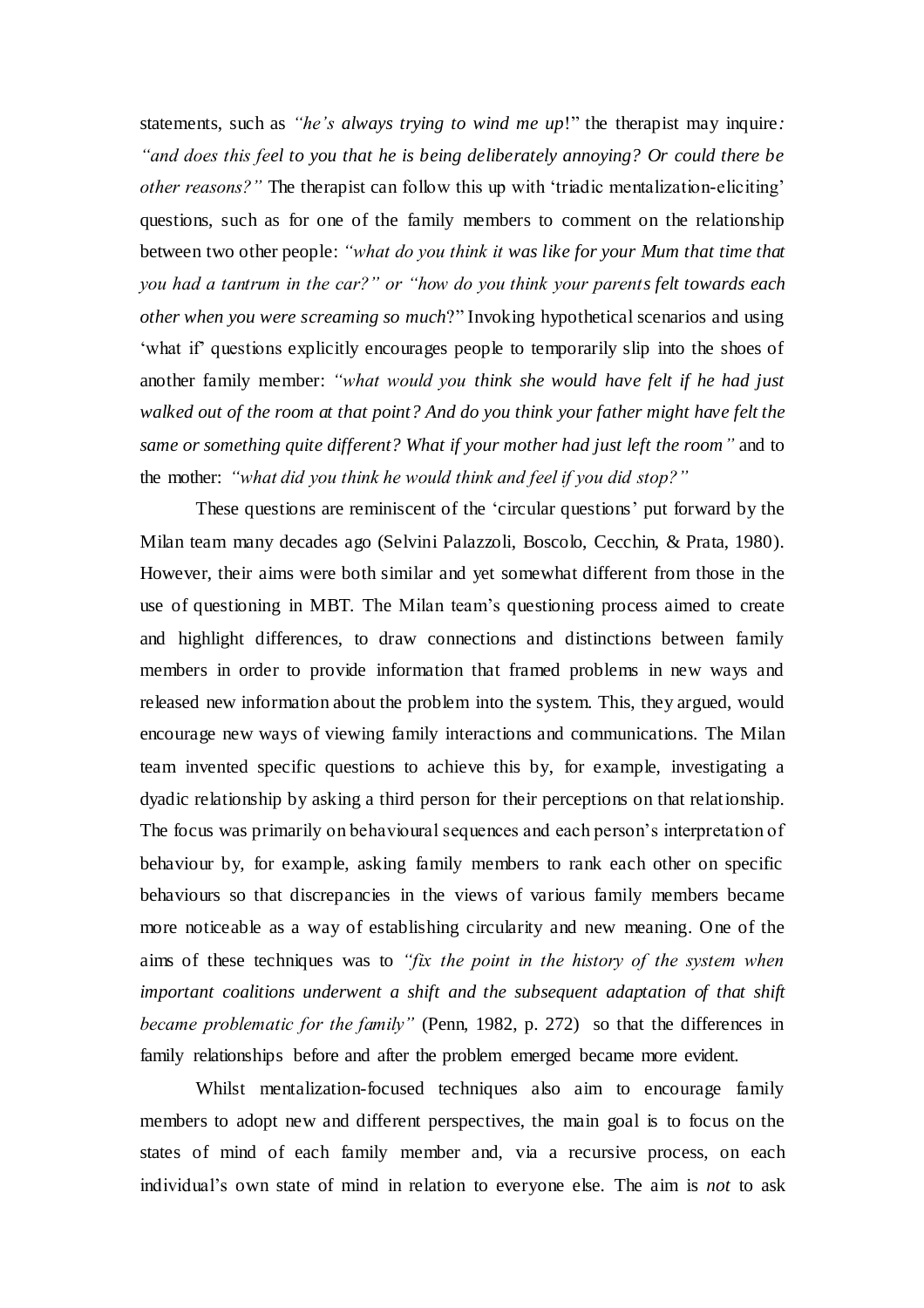circular questions in order to devise elaborate hypotheses on problem emergence and family dynamics, but to strengthen attachments and other aspects of family relationships by promoting effective mentalizing. Mentalization-focused interventions often move from initial orienting questions to creating an agreed language about affect. The interpersonal and emotional context of important events will always be explored by reference to accompanying mental states. This can be quite a taxing demand, as family members often want to restate the sequence of concrete events and what they see as 'facts'.

Therapists themselves may serve as appropriate role models for mentalizing when they ask for clarification and reflection, using the sequence of 'stop, replay, explore and reflect'. This is particularly useful when faced with crass examples of non-mentalizing. The re-viewing process by which mentalizing was impaired or lost is a key effective component of the approach. Unless the therapists determinedly "stop' or 'pause' non-mentalizing narratives, so that the feelings and thoughts at the moment before the loss of mentalization can be re-captured, they may inadvertently feed into the proliferation of a non-mentalizing stance. The 'pause and review' technique, part of the mentalizing loop (see figure 1), has the effect of slowing down interactions, thereby gradually permitting each family member to resume effective mentalizing, in which emotion is integrated with cognition, and the focus on self and others gets equal weight. The sequence of (1) action, (2) pause, and (3) reflection aims to restore balance to mentalizing. The rebalancing will be reflected in relevant commentary that implies (1) curiosity, (2) respect for the opacity of other minds, (3) awareness of the impact of affect on self and others, (4) perspective-taking, (5) narrative continuity, and (6) a sense of agency and trust.

#### **The mentalizing loop**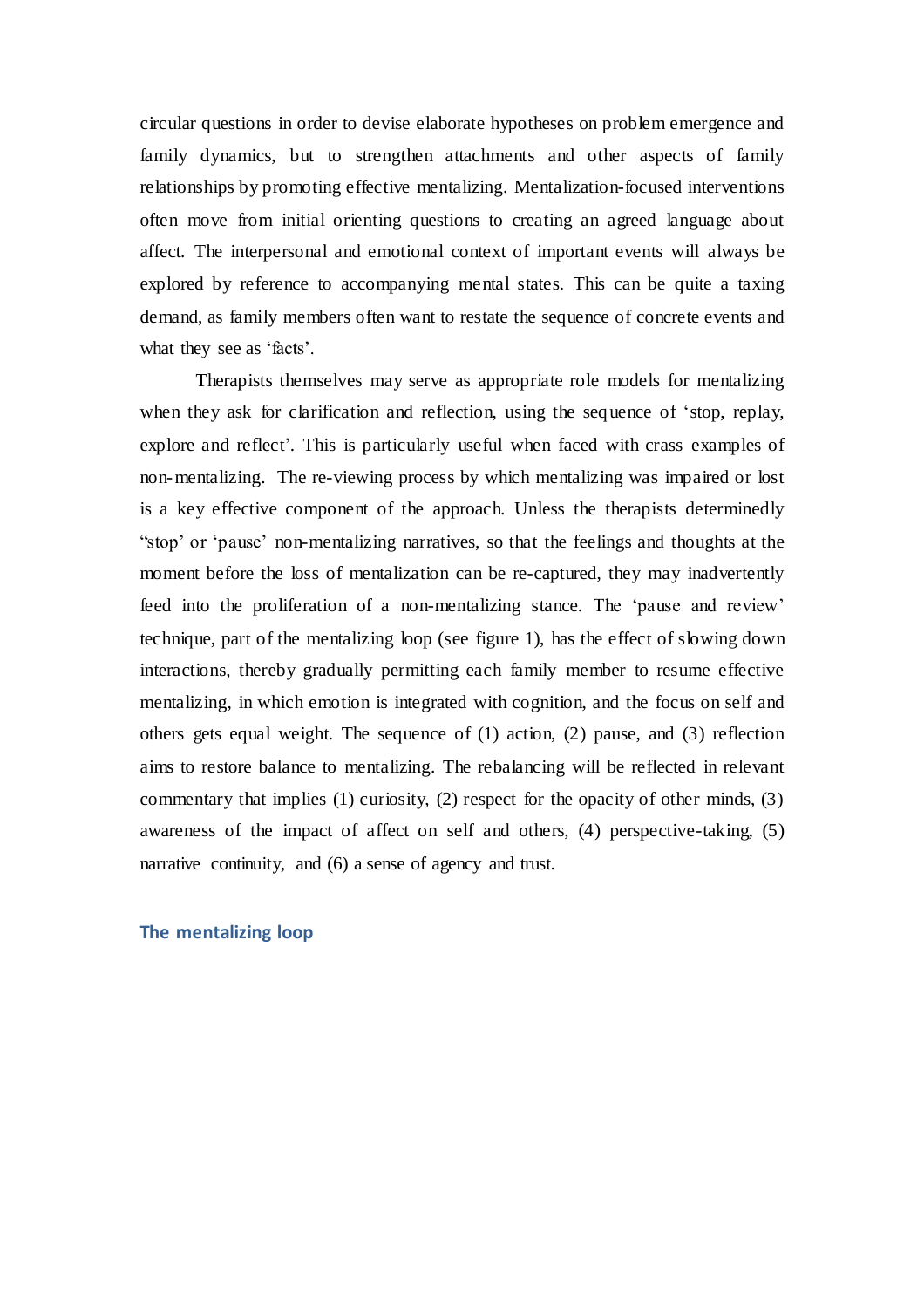

**Figure 1: The Mentalizing Loop**

In order to facilitate the emergence of productive mental states, the therapist constantly tracks the family members' ability to mentalize. When the capacity to mentalize is undermined the therapist helps the family member to recover from this disruption and to reinstate mentalizing processes. The mentalizing loop (Asen & Fonagy, 2012b) is a tool as well as a 'route map' which defines the therapist's stance, allowing him to support both his own and the family members' effective mentalizing. The mentalizing loop can describe and draw attention to specific interactions and communications between family members. Focusing explicitly on these states of mind – by *'noticing and naming'* them – has the effect of putting family interactions temporarily on hold. Here the therapist might notice a meaningful family interaction and decide to punctuate it: *"I noticed that when you father talked about the fight you had with your son James, you mother, looked away. Has anybody noticed this or is this my own imagination?"* The therapist's emphasis on a certain event is followed by an act of checking whether this observation has also any validity for the family members: "*has anybody else noticed this?"* The act of checking is of great importance and repeats itself throughout all phases of the loop because it models the mentalizing process. Furthermore, it creates a respectful and inquisitive setting and protects the therapist's own position from becoming a non-mentalizing one. After all, the therapist's mentalizing capacity - like anyone's - inevitably falters at times and the mentalizing approach encourages honesty about this. It may, for example, be sometimes appropriate for the therapist to talk about how mentalizing fluctuates and, if temporarily lost, how it come back 'online'.

Once the therapist has received acknowledgment and permission from the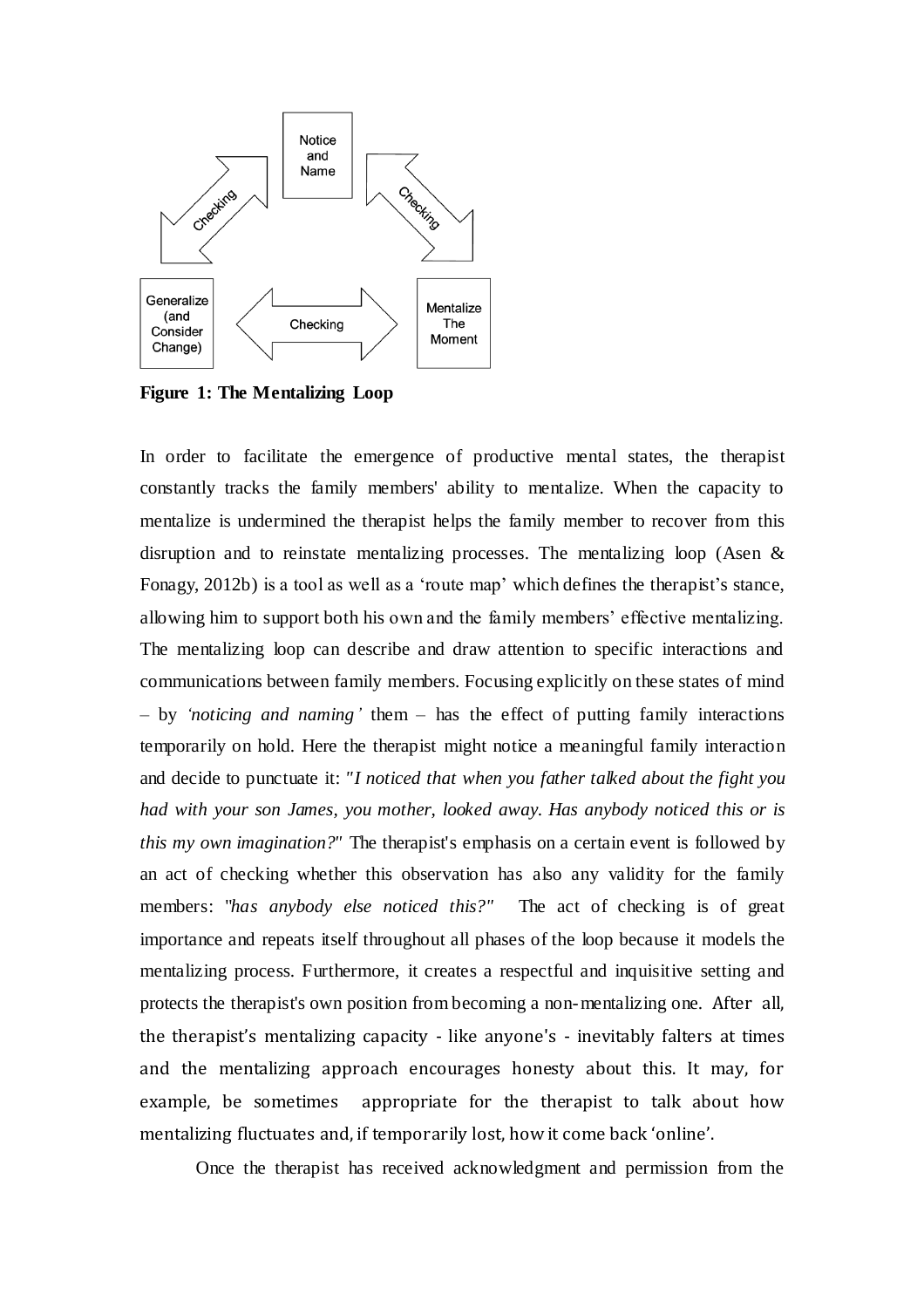family members to further explore the subject, the main part of the intervention can begin: *'mentalizing the moment'.* The therapist facilitates this by encouraging everyone to contemplate other family members' feelings and thoughts, for example by asking: *"what are your thoughts about what just happened? What do you imagine mother is feeling that makes her behave like this? And how does this affect others? What do you make of it, father? Can I ask you, Mary, what it feels like for you when this happens between your parents? And what do you think, mother, it feels like for Mary or your husband? If one could see thought bubbles coming out of your wife's head, what might be 'written' in them?"* In this way, the therapist animates family members to bring in their perspectives, to brainstorm about states of mind ('mindstorming'), and to always check with others whether they see matters similarly or differently. This process of continuous checking – which includes the therapist – creates a loop: what has been noticed is named and what has been named is questioned, and perceptions are checked all round. When family members are encouraged to rewind and review a specific sequence, a meta-perspective is generated, which can reignite an effective mentalizing stance. At some point, the therapist may ask a family member to connect the here and now mental states to other similar situations that may arise in the course of ordinary family life, in an attempt to link the specifics of the acute interactions to the general and habitual patterns unfolding at home. This can be facilitated by a simple open question: *"Have you noticed that things like this are also happening at home?"* This, in turn, puts family members into a position that allows them to contemplate how similar situations could be man-aged in less problematic ways in the future, perhaps in response to the therapist asking: *"and how might you manage this differently next time something like this happens?"* It is this move to *'generalizing and considering change'* which appeals to family members' creativity and self-help potential and, if it leads to suggestions by one family member, then this is *'noticed and named'* by the therapist: *"I can see that Dad thinks if this happens, Mum should take him calmly aside and not talk in front of the child—have I got that right?"* and the *'checking'* loop starts again.

# **Innovative techniques to stimulate mentalizing**

Various playful techniques, described in more detail elsewhere (Asen & Fonagy, 2017), have been developed with the aim to stimulate mentalizing in a family context.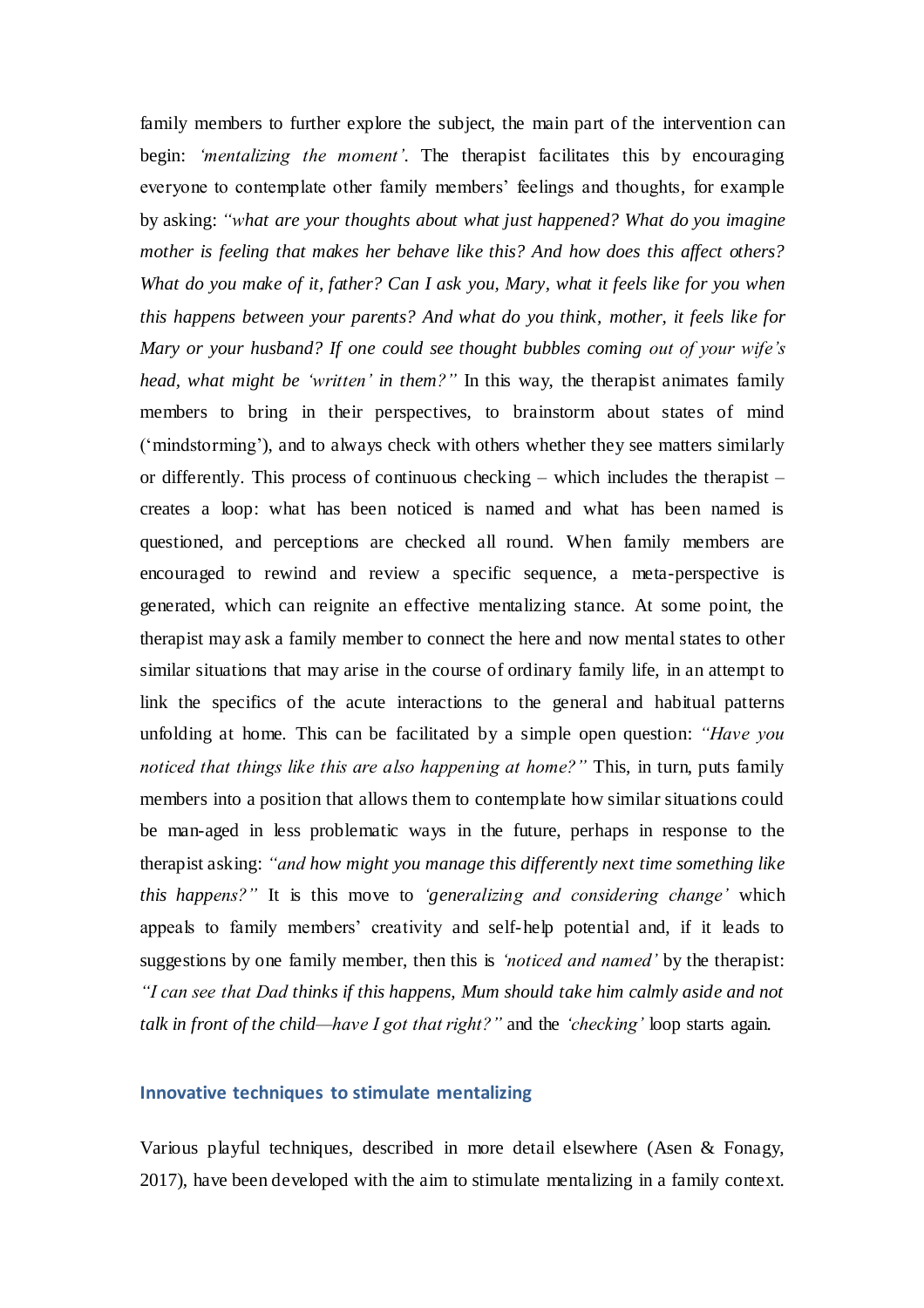Winnicott (Winnicott, 1971) has written extensively about the therapeutic use of play and stated that playing happens in the interface between our inner world and external reality, in that space where our imagination is able to shape the external world without the experience of compliance or too much anxiety. This offers the experience of a 'non-purposive state' in which 'creative reaching-out' can take place (Winnicott, 1971); it opens up a space of trust and relaxation in which the need to make sense is  $$ at least temporarily - absent. Playful games and exercises encourage implicit mentalizing and provide a balance to primarily language-oriented methods which generally tend to be based on question and answer formats. Play can also counterbalance the intellectualizing tendencies for hyper-reflectiveness of some adult family members. The invitation to 'play' creates a different therapeutic context, one which is seemingly less 'serious', overtly experimental, prompting creativity and surprise – and being fun! What playful exercises achieve is the simultaneous experience of intense emotion and the contextualizing and containing effect of thoughts, building the capacity to regulate affect during episodes of emotion escalation (Fishbane, 2007). Below we describe a few playful games and exercises that stimulate mentalizing.

In the exercise *'reading the mind behind the face'* all family members are asked to name any feelings they know, with the therapist writing each of these down on separate cards. Once 15 – 20 feelings have been chosen, each person draws a card and displays the feeling state without using words, with the other family members having to speculate what is being conveyed. Usually, there is much guessing and laughter, followed by discussions about how feelings can be correctly identified or how facial expressions can be misleading. If these expressions are captured photographically (via a camera, I-pad or mobile phone) there may be, after several rounds of this, a collection of 20 or more photographs, which can be printed and placed on the wall of the consulting room, like exhibits in an art gallery, and be viewed and discussed in turn by the family members. This may trigger memories, particularly if they are asked about times when they felt the way they are depicted in the photographs and whether anyone else in the family had spotted their 'state' -and if they had not, whether this would have been 'ok' or not. Some or all of the photos can be taken home and specific photos may be prominently displayed, serving as a reminder of how 'mental state snapshots' can lead to useful conversations and how they can continue to stimulate inter-session curiosity about mental states. Affect state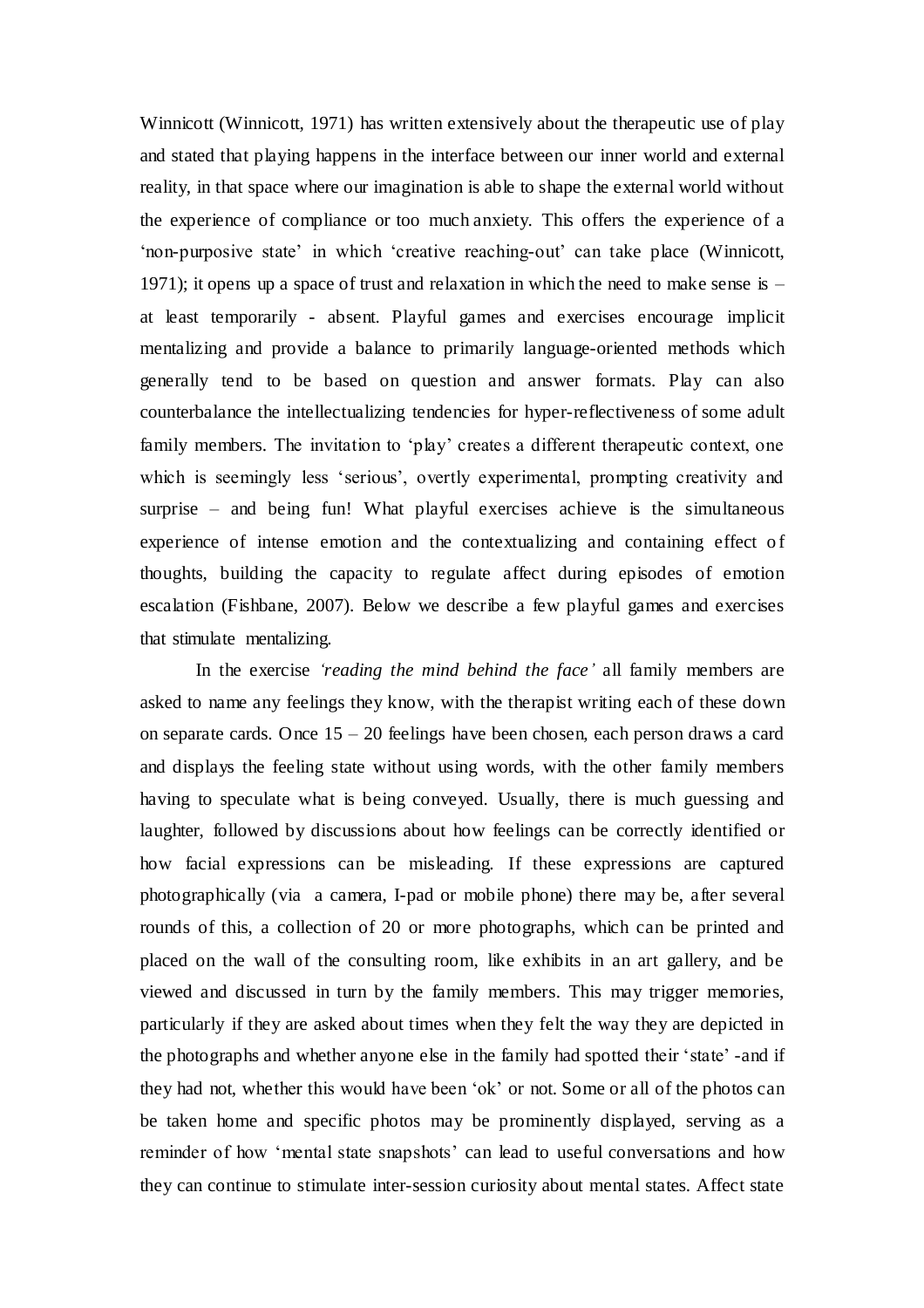snapshots can thus enable cognition to bring about improvements in the regulation of affect within the family.

Another version of *'reading the mind behind the face'* involves the *'therapeutic use of selfies'*, with the aim to address the brittle nature of selfrepresentations, particularly when working with teenagers and their families*.* Taking pictures of oneself in a range of different individual as well as social situations with a mobile phone is very much in fashion these days. The therapist can ask the young person to prepare 10 'selfies' for the subsequent session when they are jointly viewed with family members who are encouraged to speculate about the thoughts and feelings depicted in each photo and comment on them from their perspective. This can also be done when the parents bring 'selfies' and get their children to respond to questions such as *"what is Mum thinking and feeling", "what went on in his mind when he took this photo"* and *"what might your parents wish or fear when they see this photo?"* The work can be extended by getting each family member to bring three photos of themselves to the next session. In the session, they are asked to fill in 'mental state thought bubbles', first on their perception of the feelings and thoughts of the other, followed by the way they think the others might fill in the thought bubbles belonging to their own photos. At the core of taking and mentalizing 'selfies' is the encouragement of mental movement from 'within' to 'without'. The essence of effective mentalizing is recognizing the tension between accepting the opaqueness of minds and yet desiring transparency which the interpretation of actions in terms of mental states offers. This requires a continuous awareness of the limitations of one's capacity to 'know for sure' what others feel and think, as well as playful imagination in guessing what is motivating others around us.

Work with masks is another playful activity as people tend to behave differently when wearing a mask; they are more willing to explore and expose parts of their private thoughts and feelings which they tend not to make public in their everyday life. The use of masks in therapy aims to create a playful frame to overcome barriers imposed by fears of social condemnation, ridicule, or blame and generate curiosity through revealing the mind, or more about the mind, behind the mask. The activity '*Masked Ball'* specifically utilizes one of the freedoms masks can afford to their wearers, namely to encourage story telling. If this is focused on oneself, or one's self, then 'prospective life stories' or 'prospective CVs' can be constructed, enabling each family member to examine their (imagined) life 'story' from a future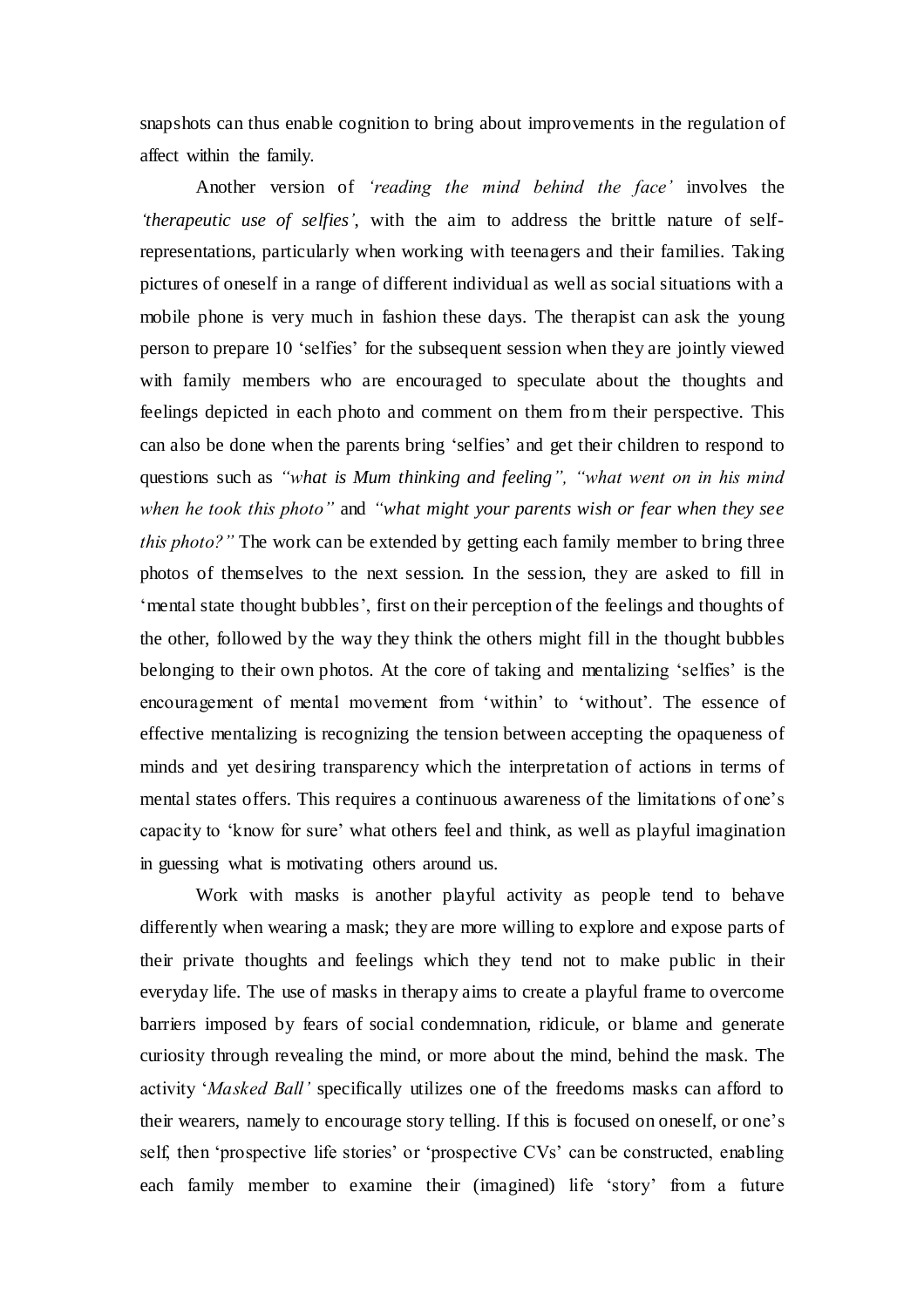perspective. This allows otherwise unthinkable – or indeed non-mentalizable – possibilities to emerge. Each family member is asked to choose a theatrical mask, depicting a dramatic looking person. All put on the mask at the same time and look at each other, having formed a circle – with the therapist sitting outside the circle. He explains that the year is 2070, everyone is alive but that, for whatever reason, family members have lost touch with each other and that this is the first time they all are meeting in decades. Each family member is asked to role-play themselves as at the suggested age, meeting up in 2070 for a family dinner party and exchanging their life time experiences. The therapist starts by asking each family member as to where they are 'now' (the year 2070), what they do and how they got there. He slants the narratives by sharpening focus on mental states – probing their 2070 needs, disappointments, beliefs, hopes and fears. He gradually encourages mutual exploration and discussion, keeping up the playful and 'fantasy' character of the 'masked-ball'. Having created a distant future, the imaginary clock is gradually rewound by one or two decades each time, and the family members imagine themselves meeting up in ever more recent periods eventually finding themselves one year from now. Conversation at each of these times centre around: *"when you look back on your life, what were the turning points? What made a difference? What might other family members think and feel if that really came true?"* The focus can then be on the concrete steps family members can undertake to achieve particular 'scenarios'. In this way the family may be helped to create a mentalized continuity of its functioning and a potential change that can be achieved which is (a) rooted in current experience and (b) entails the changes in thoughts in relation to others, feelings about oneself and beliefs about each family members' contribution which may be necessary to get there. Quite a number of different applications of the therapeutic use of masks to stimulate mentalizing have been developed and these can be found elsewhere (see,Asen & Fonagy, 2017).

Playful exercises and activities involving the body can be employed to stimulate mentalizing, and non-mentalizing affective and somatic states can thus be made accessible to mentalization. Maps, or other types of visual representation, encourage a collaborative approach. A large piece of paper on a table with family members and therapist sitting around it allows participants to look at their representations from an external or meta-perspective. The cognitive perspective on bodily states if shared with family members allows a distancing from physical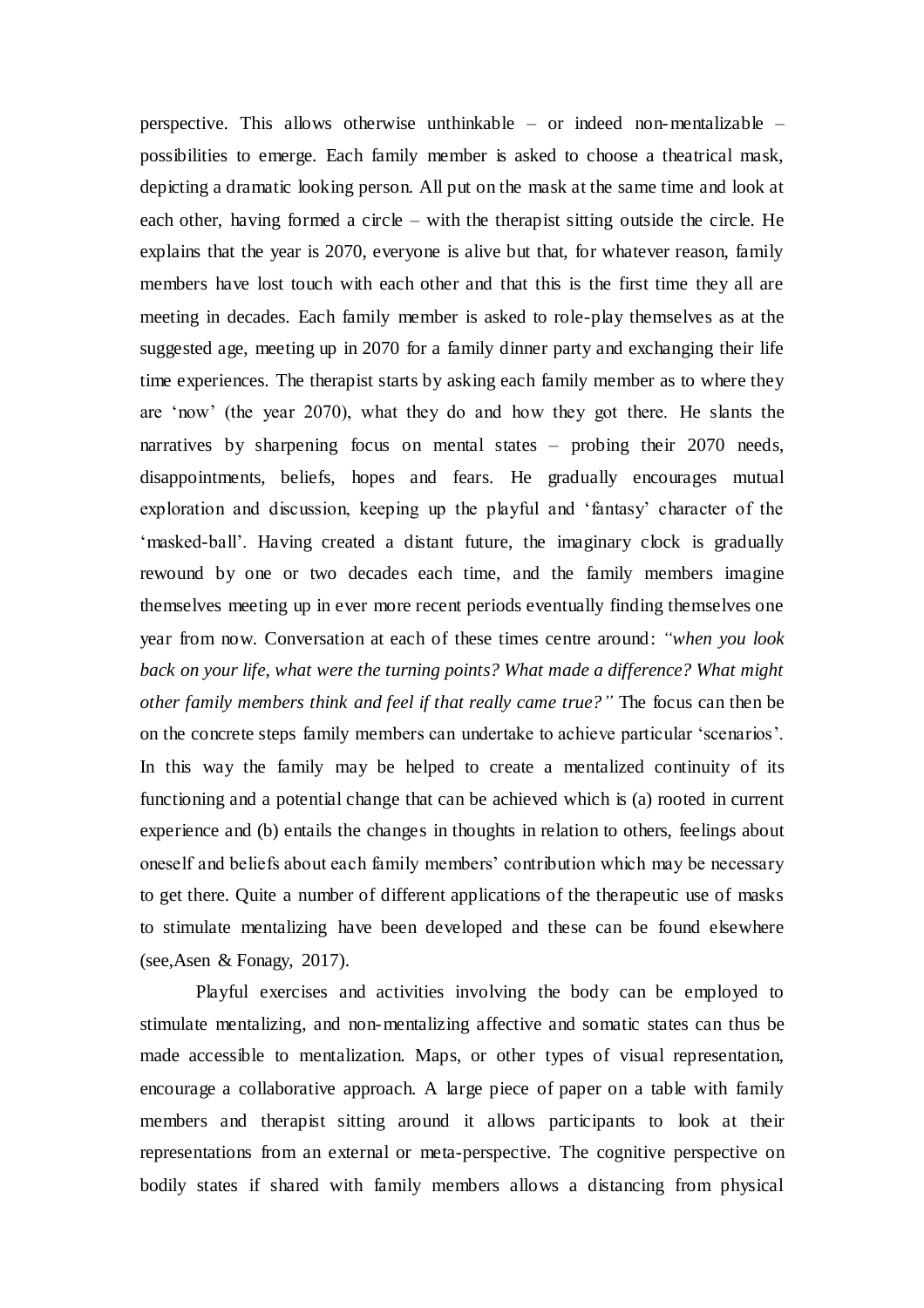experience and places the individual in the position of an onlooker permitting alternative perspectives. In the presence of other members of the family this becomes a collaborative venture and can give rise to and shape a new narrative. These exercises start from involving the body, literally placing the mind in the physical body and the brain, then moving to create physical representations of family fights via 'conflict maps' and ultimately translating relational constructs from physical into psychological language. For example, putting affective states on a body map, 'externalizing' these so to speak, permits family members to view and examine mental states. In the presence of other members of the family, this becomes a collaborative venture and can give rise to, and shape, a new shared narrative. In the exercise 'body-feeling scan', each family member is asked, in turn, to lie on a large piece of paper or paper roll. The outlines of each person are drawn with a pen, and each family member is then asked to draw or paint their feelings into their body shape, using different colors, shapes, and forms, and labeling these. In the 'mind– brain scan', each family member is provided with a paper diagram of a cross-section of the human brain, but adapted so that instead of the usual four ventricles, there are altogether 10 larger and smaller spaces depicted in the diagram. Everyone is asked to speculate about *"what goes on in the head"* of one other family member and then to fill in the spaces with the feelings, wishes, beliefs, or thoughts they imagine that person harbors.

Family conflicts can also be made 'visible' via sculptures, made out of clay or similar materials. This can either be a joint exercise, with all family members working together on a family sculpture, or alternatively, each family member can be given the materials to do their very own sculpture of how they see their family at this moment. Once the sculptures are completed, each family member is asked to speculate about the mental states of the various sculpted figures, an exercise in both mentalizing self and others. The 'sculptor' then explains what had been on his mind. At some stage, family members can be asked how the sculpture would be different if it had been made before a major event in the family (illness, death, social welfare intervention) and some re- sculpting or re-positioning of figures can take place. Similarly, future scenarios can be explored by asking how family members might want the family to look like in months or years – and how this might affect each person's state of mind.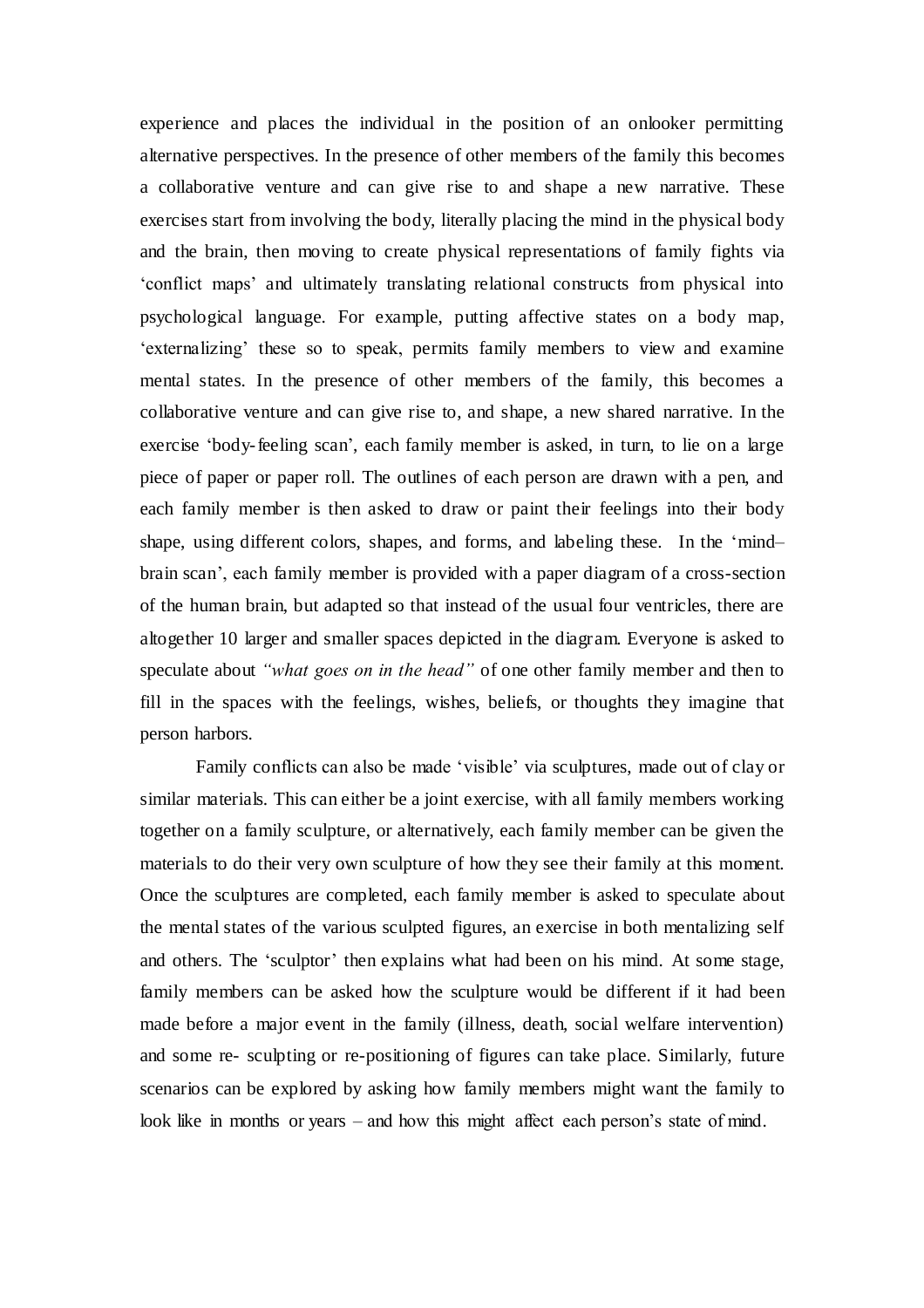### **Building epistemic trust**

The formation of a good therapeutic alliance counts as one of the main factors for positive outcomes in any form of psychotherapy (Falkenstrom, Granstrom, & Holmqvist, 2013; Tasca & Lampard, 2012). Above all it is essential to establish a relationship where the client(s) can trust the therapist and the therapeutic process; this will hugely assist them to take onboard new ideas and perspectives. Mentalizationfocused practitioners have introduced the notion of *epistemic trust* in order to conceptualize the process of how the 'learning' of effective mentalizing takes place; it refers to a person's trust in the authenticity and personal relevance of interpersonally transmitted information (Fonagy, Luyten, & Allison, 2015). We acquire this early in our lives: securely attached children treat their parents as an authentic source for processing important new information. Feeling recognized in terms of their needs and thoughts makes children trust that source as they believe that their subjectivity is important to the parent. What the trusted person tells us, we can accept as part of our culture. In a therapeutic context, being recognized and validated as a person in one's own right and having agency, is a precondition for the opening up of epistemic trust.

The qualities required for a person to earn epistemic trust are, above all, benevolence and reliability. They trigger epistemic trust and open up channels that allow us to receive knowledge about a personally relevant social world— knowledge that transcends specific experiences and becomes relevant in, and generalizable to, many different settings (Fonagy et al., 2015). However, we also need to learn to discern not just who is to be trusted and who is benevolent and reliable as a source of information, but also who is uninformed, unreliable, or downright bad-intentioned. Being excessively and uncritically open to receiving any new information is as maladaptive as is being excessively closed to the possibility of receiving new information (Sperber et al., 2010; Wilson & Sperber, 2012). If an attachment figure is a source of both fear and trust, the child – and later on the adult - will seek assurance from elsewhere but feel doubtful at the same time. This position of 'epistemic mistrust' is often associated with 'epistemic hyper-vigilance': a seemingly restless, if not obsessive, preoccupation with reading contextual cues (Fonagy & Allison, 2014; Fonagy et al., 2015). Children, for example, who continuously watch their parents' facial expressions, anxiously anticipating any possible sudden 'changes of mind' in their parents, often have considerable difficulties tuning into their own states of mind.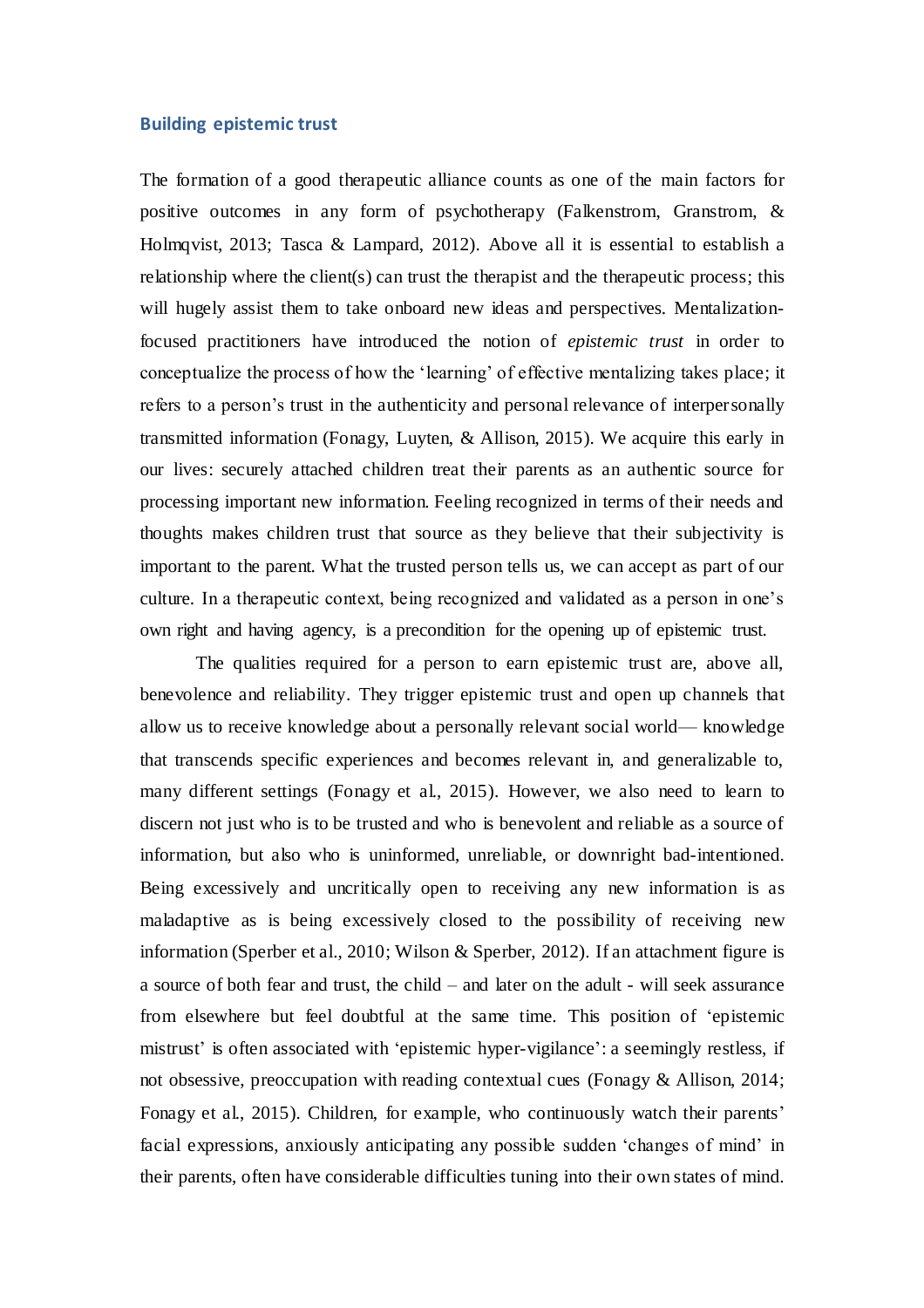Being mentalized in the context of attachment relationships in the family generates epistemic trust within that family unit. Mentalization-focused work aims to enhance effective mentalizing and build attachments all round and thereby build epistemic trust so that even if a parent is, for example, temporarily not able to stop their own work and immediately attend to their child, that very parent nevertheless recognizes that the child's wish to have the parent nearby may come from anxiety, or excitement, or a worry that the parent has 'forgotten' them.

## **The evidence base of mentalizing work with families**

Mentalization-based therapy (MBT) for adults presenting with borderline personality disorder has a strong evidence base, as indicated in recent reviews of psychological interventions for BPD (e.g. Budge et al., 2013; Nelson et al., 2014; Stoffers et al., 2012). An early RCT of MBT in a partial hospital setting found that an 18-month programme resulted in lasting and significant changes in mood states and interpersonal functioning (Bateman & Fonagy, 1999, 2001). In comparison to treatment as usual (TAU), benefits were large, with a number needed to treat of two, and they continued to grow during the 18-month follow-up. A follow-up, 8 years on from initial entry into treatment found that the MBT group continued to do better than TAU, with better outcomes in levels of suicidality (23% in the MBT group vs. 74% in TAU group), diagnostic status (13% vs. 87%), service use (2 years vs. 3.5 years), and other measurements such as use of medication, global functioning and vocational status (Bateman & Fonagy, 2008).

A trial of MBT in an adult outpatient setting has also found better results to TAU (Bateman & Fonagy, 2009), particularly in the long term (Bateman & Fonagy, 2013). Significantly in this trial, control treatment was a manualized, highly efficacious treatment, structured clinical management (Bateman & Fonagy, 2009). A study of the treatment of adolescents who self-harm with outpatient MBT found that the MBT group showed a recovery rate of 44%, compared to 17% of those who received TAU (Rossouw & Fonagy, 2012). A study in Denmark investigated the efficacy of MBT versus a less intensive, manualized supportive group therapy in patients diagnosed with BPD (Jørgensen et al., 2013). The combined MBT was superior to the less intensive supportive group therapy on clinician-rated Global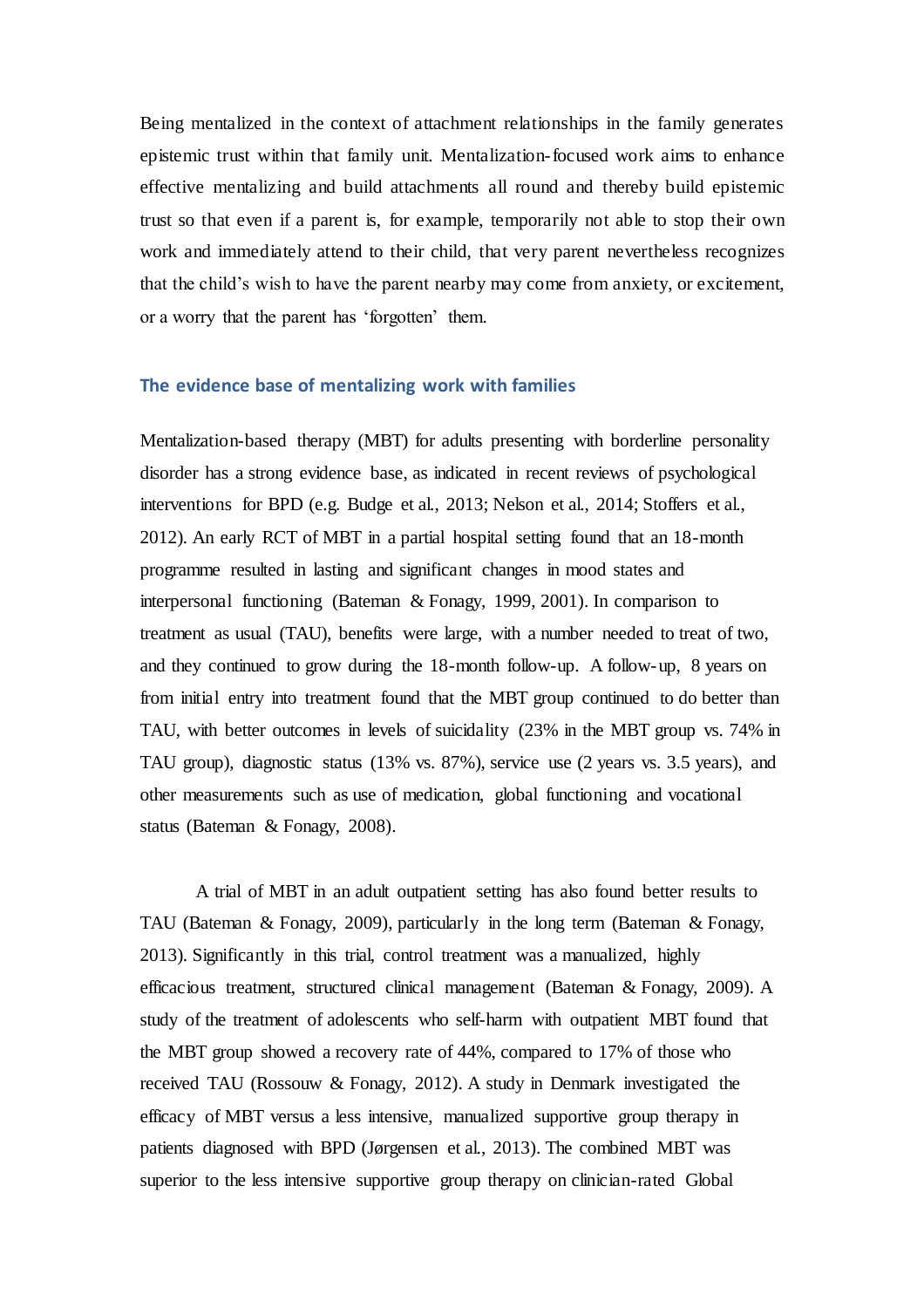Assessment of Functioning. An 18-month naturalistic follow-up found that treatment effects at termination were sustained at 18 months (Jørgensen et al., 2014). Half of the patients in the MBT group met criteria for functional remission at follow-up, compared with less than one-fifth in the supportive therapy group, but three-quarters of both groups achieved diagnostic remission, and almost half of the patients had attained symptomatic remission. In a second study from Denmark (Petersen et al., 2010), a cohort of patients treated with partial hospitalization followed by group MBT showed significant improvements after treatment (average length 2 years) on a range of measures including Global Assessment of Functioning, hospitalizations and vocational status, with further improvement at 2-year follow-up.

A naturalistic study by Bales et al. (2012) in the Netherlands investigated the effectiveness of an 18-month manualized program of MBT in 45 patients diagnosed with severe BPD. There was a high prevalence of comorbidity of DSM-IV Axis I and Axis II disorders. Results showed significant positive change in symptom distress, social and interpersonal functioning, and personality pathology and functioning; effect sizes were moderate to large  $(d = 0.7-1.7)$ . This study however is limited by the absence of a control group. Another study (Bales et al., 2015) applied propensity score matching to determine the best matches for 29 MBT patients from within a larger  $(n = 175)$  group who received other specialized psychotherapeutic treatments. These other specialized treatments yielded improvement across domains, which was generally only moderate; in contrast, pre–post effect sizes were consistently large for MBT, with Cohen's *d* for reduction in psychiatric symptoms of −1.06 and −1.42 at 18 and 36 months, respectively, and *d*s ranging from 0.81 to 2.08 for improvement in domains of personality functioning. Given the non-randomized study design and the variation in treatment dose received by participants, the between-condition difference in effects should be interpreted cautiously. A multi-site randomized trial by the same group comparing intensive outpatient and partial hospitalization-based MBT for patients with BPD is currently underway (Laurenssen et al., 2014).

Mentalization-based work with families has not yet been reliably evaluated. At least one clinical trial is currently underway (Midgley et al., 2017), but there are no data available at this stage. Some small-scale evaluation studies have been carried out, mostly in the UK. For example, in a naturalistic evaluation of the effectiveness of short-term MBT work with families (up to 10 sessions), findings from the parentreport Strengths and Difficulties Questionnaire (SDQ) (Goodman, 1997) showed a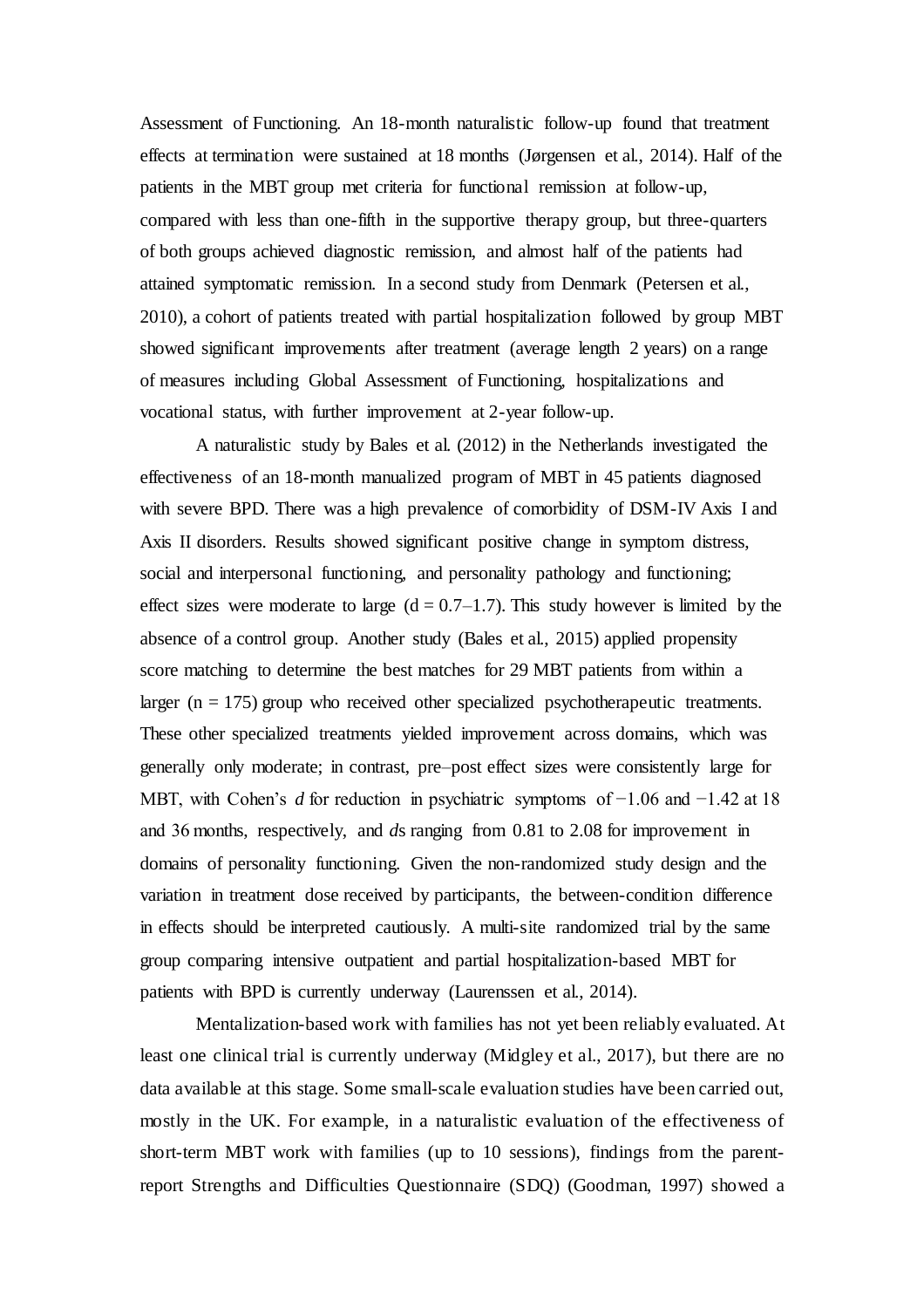statistically significant reduction in behavioural and emotional difficulties in children and young people. Over the course of therapy, parents reported an overall reduction in the impact that their child's difficulties were having on both individual and family functioning (Keaveny et al., 2012). In a small-scale qualitative study (Etelaapa, 2011), most parents spoke about their sense of 'stuckness' prior to starting therapy, and went on to describe the ways they felt the therapy had helped them. When asked to reflect on the impact of the therapy, most of the young people (aged 8 to 15) commented on the importance of feeling listened to and understood, and some described the way in which the sessions had positively affected the relationships within their family. Although small-scale, the evaluation studies described above provide some initial indication that families can be helped by a mentalization-informed family approach, and that this way of work is acceptable to families themselves. Further research is urgently needed, however, to explore whether a mentalization-informed family approach is effective, either as a 'stand-alone' model of therapy, or as a supplement to existing systemic approaches to working with families.

## **References**

Akister, J., & Reibstein, J. (2004). Links between attachment theory and systemic practice. *Journal of Family Therapy, 26*, 2-16.

\_\_\_\_\_\_\_\_\_\_\_\_\_\_\_\_\_\_\_\_\_\_\_\_\_\_\_\_\_\_\_\_\_\_\_\_\_\_\_\_\_\_\_\_\_\_\_\_\_\_\_\_\_\_\_

- Asen, E., & Fonagy, P. (2012a). Mentalization-based family therapy. In A. Bateman & P. Fonagy (Eds.), *Handbook of mentalizing in mental health practice* (pp. 107-128). Arlington, VA: American Psychiatric Publishing.
- Asen, E., & Fonagy, P. (2012b). Mentalization-based therapeutic interventions for families. *Journal of Family Therapy, 34*(4), 347-370. doi:10.1111/j.1467- 6427.2011.00552.x
- Asen, E., & Fonagy, P. (2017). Mentalizing Family Violence Part 2: Techniques and Interventions. *Family Process, 56*(1), 22–44. doi:10.1111/famp.12276
- Bales, D., Timman, R., Andrea, H., Busschbach, J. J., Verheul, R., & Kamphuis, J. H. (2015). Effectiveness of day hospital mentalization-based treatment for patients with severe borderline personality disorder: A matched control study. *Clinical Psychology & Psychotherapy, 22*(5), 409-417. doi:10.1002/cpp.1914
- Bales, D., van Beek, N., Smits, M., Willemsen, S., Busschbach, J. J., Verheul, R., & Andrea, H. (2012). Treatment outcome of 18-month, day hospital mentalization-based treatment (MBT) in patients with severe borderline personality disorder in the Netherlands. *Journal of Personality Disorders, 26*(4), 568-582. doi:10.1521/pedi.2012.26.4.568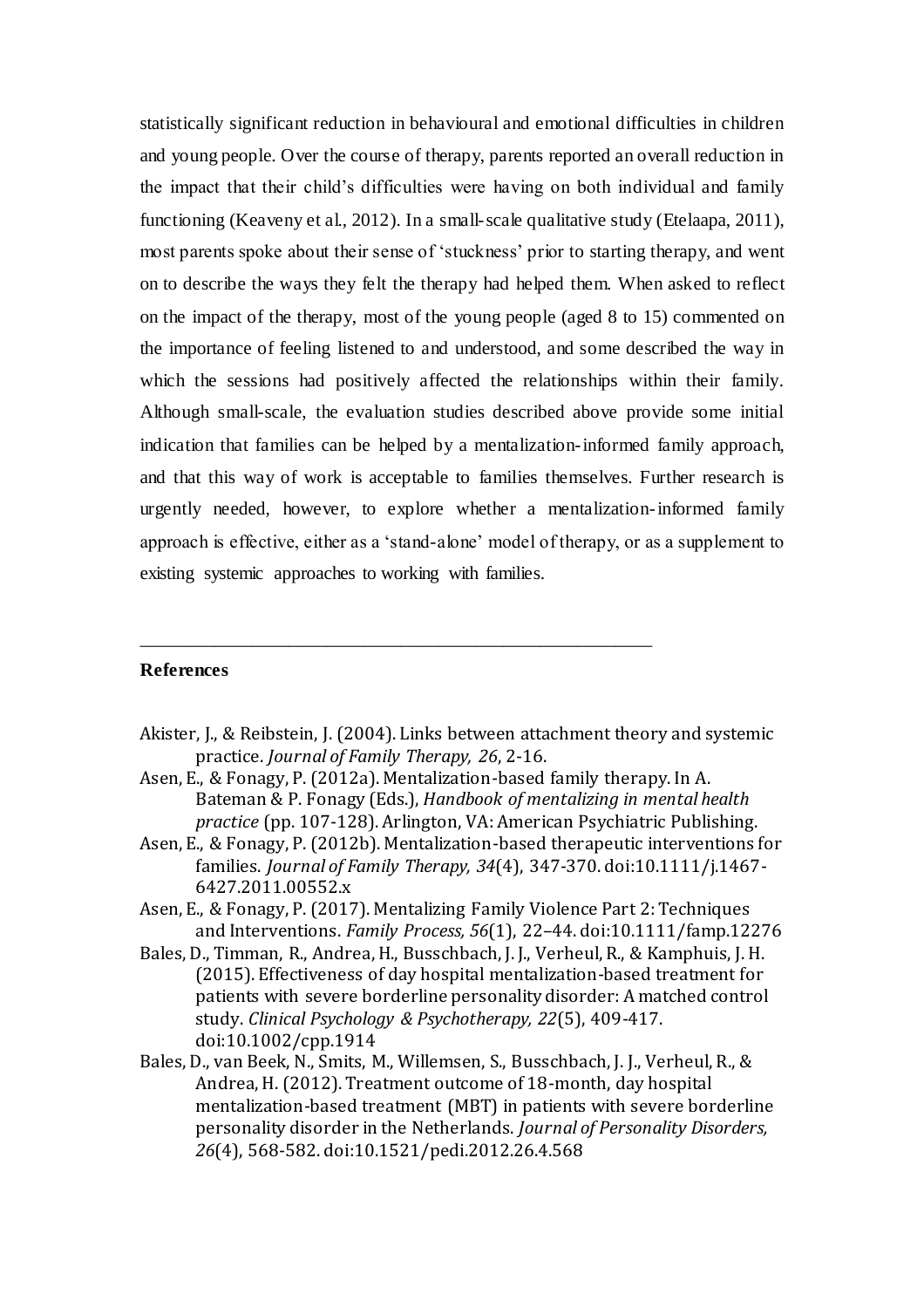- Bateman, A., & Fonagy, P. (1999). Effectiveness of partial hospitalization in the treatment of borderline personality disorder: A randomized controlled trial. *American Journal of Psychiatry, 156*(10), 1563-1569. doi:10.1176/ajp.156.10.1563
- Bateman, A., & Fonagy, P. (2001). Treatment of borderline personality disorder with psychoanalytically oriented partial hospitalization: An 18-month follow-up. *American Journal of Psychiatry, 158*(1), 36-42. doi:10.1176/appi.ajp.158.1.36
- Bateman, A., & Fonagy, P. (2008). 8-year follow-up of patients treated for borderline personality disorder: Mentalization-based treatment versus treatment as usual. *American Journal of Psychiatry, 165*(5), 631-638. doi:10.1176/appi.ajp.2007.07040636
- Bateman, A., & Fonagy, P. (2009). Randomized controlled trial of outpatient mentalization-based treatment versus structured clinical management for borderline personality disorder. *American Journal of Psychiatry, 166*(12), 1355-1364. doi:10.1176/appi.ajp.2009.09040539
- Bateman, A., & Fonagy, P. (2013). Impact of clinical severity on outcomes of mentalisation-based treatment for borderline personality disorder. *British Journal of Psychiatry, 203*, 221-227. doi:10.1192/bjp.bp.112.121129
- Bateman, A., & Fonagy, P. (2016). *Mentalization-based treatment for personality disorders: A practical guide*. Oxford, UK: Oxford University Press.
- Budge, S. L., Moore, J. T., Del Re, A. C., Wampold, B. E., Baardseth, T. P., & Nienhuis, J. B. (2013). The effectiveness of evidence-based treatments for personality disorders when comparing treatment-as-usual and bona fide treatments. *Clinical Psychology Review, 33*(8), 1057-1066. doi:10.1016/j.cpr.2013.08.003
- Dallos, R. (2006). *Attachment Narrative Therapy*. Maidenhead & New York: Open University Press.
- Diamond, G. S., & Siqueland, L. (1998). Emotions, attachments and relational reframe. *Journal of Structural and Strategic Therapy, 17*, 36 -50.
- Etelaapa, K. (2011). *Families' experiences of Mentalization Based Treatment for Families (MBT-F).*(MSc), University College London, London.
- Falkenstrom, F., Granstrom, F., & Holmqvist, R. (2013). Therapeutic alliance predicts symptomatic improvement session by session. *Journal of Counseling Psychology, 60*(3), 317-328. doi:10.1037/a0032258
- Fearon, P., Target, M., Fonagy, P., Williams, L., McGregor, J., Sargent, J., & Bleiberg, E. (2006). Short-Term Mentalization and Relational Therapy (SMART): An integrative family therapy for children and adolescents. In J. G. Allen & P. Fonagy (Eds.), *Handbook of mentalization-based treatment*. Chichester, UK: John Wiley & Sons.
- Fishbane, M. (2007). Wired to connect: Neuroscience, relationships, and therapy. *Family Process, 46*(3), 395-412. doi:10.1111/j.1545-5300.2007.00219.x
- Flaskas, C. (2002). *Family Therapy Beyond Postmodernism*. Hove: Brunner-Routledge.
- Fonagy, P., & Allison, E. (2014). The role of mentalizing and epistemic trust in the therapeutic relationship. *Psychotherapy (Chic), 51*(3), 372-380. doi:10.1037/a0036505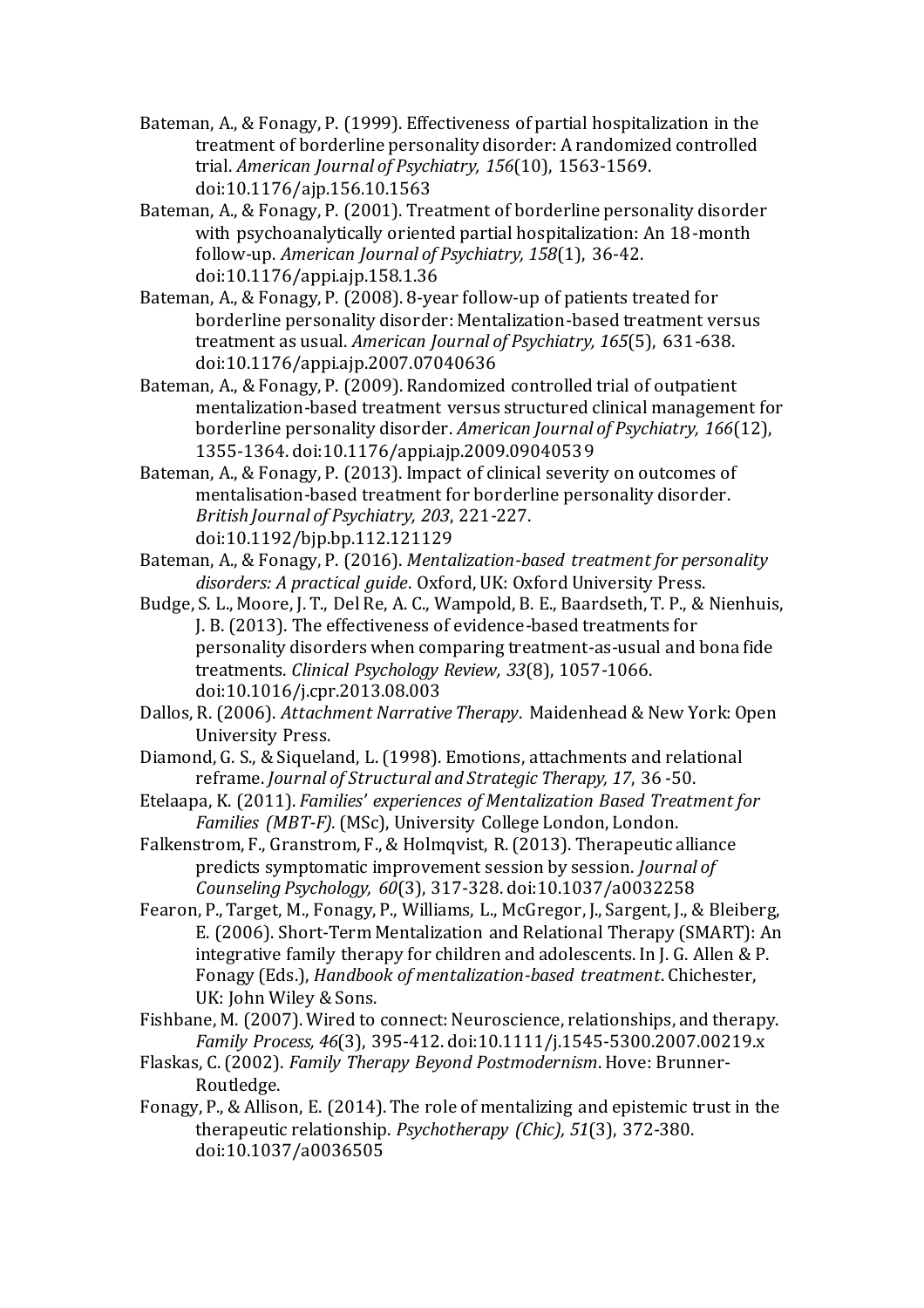Fonagy, P., Gergely, G., Jurist, E., & Target, M. (2002). *Affect regulation, mentalization, and the development of the self*. New York, NY: Other Press.

- Fonagy, P., Luyten, P., & Allison, E. (2015). Epistemic petrification and the restoration of epistemic trust: A new conceptualization of borderline personality disorder and its psychosocial treatment. *Journal of Personality Disorders, 29*(5), 575-609. doi:10.1521/pedi.2015.29.5.575
- Fonagy, P., Steele, M., Steele, H., Moran, G. S., & Higgitt, A. C. (1991). The capacity for understanding mental states: The reflective self in parent and child and its significance for security of attachment. *Infant Mental Health Journal, 12*(3), 201-218. doi:10.1002/1097-0355(199123)12:3<201::Aid-Imhj2280120307>3.0.Co;2-7
- Fraenkel, P., & Pinsof, W. (2001). Teaching family therapy-centred integration: Assimilation and beyond. *Journal of Psychotherapy Integration, 11*, 59–86.
- Goodman, R. (1997). The Strengths and Difficulties Questionnaire: a research note. *Journal of Child Psychology and Psychiatry, 38*(5), 581-586.
- Jørgensen, C. R., Bøye, R., Andersen, D., Døssing Blaabjerg, A. H., Freund, C., Jordet, H., & Kjølbye, M. (2014). Eighteen months post-treatment naturalistic follow-up study of mentalization-based therapy and supportive group treatment of borderline personality disorder: Clinical outcomes and functioning. *Nordic Psychology, 66*(4), 254-273. doi:10.1080/19012276.2014.963649
- Jørgensen, C. R., Freund, C., Boye, R., Jordet, H., Andersen, D., & Kjolbye, M. (2013). Outcome of mentalization-based and supportive psychotherapy in patients with borderline personality disorder: A randomized trial. *Acta Psychiatrica Scandinavica, 127*(4), 305-317. doi:10.1111/j.1600- 0447.2012.01923.x
- Keaveny, E., Midgley, N., Asen, E., Bevington, D., Fearon, P., Fonagy, P., . . . Wood, S. D. (2012). Minding the family mind: The development and initial evaluation of mentalization-based treatment for families. In N. Midgley & I. Vrouva (Eds.), *Minding the child* (pp. 98-112). Hove, UK: Routledge.
- Laurenssen, E. M., Westra, D., Kikkert, M. J., Noom, M. J., Eeren, H. V., van Broekhuyzen, A. J., . . . Dekker, J. J. (2014). Day hospital mentalizationbased treatment (MBT-DH) versus treatment as usual in the treatment of severe borderline personality disorder: Protocol of a randomized controlled trial. *BMC Psychiatry, 14*, 149. doi:10.1186/1471-244X-14-149
- Midgley, N., Besser, S., Dye, H., Fearon, P., Gale, T., Jefferies-Sewell, K., . . . Wood, S. (2017). The Herts and minds study: evaluating the effectiveness of mentalization-based treatment (MBT) as an intervention for children in foster care with emotional and/or behavioural problems: a phase II, feasibility, randomised controlled trial. *Pilot and Feasibility Studies, 3*, 12. doi:10.1186/s40814-017-0127-x
- Nelson, K. J., Zagoloff, A., Quinn, S., Swanson, H. E., Garber, C., & Schulz, S. C. (2014). Borderline personality disorder: Treatment approaches and perspectives. *Clinical Practice, 11*(3), 341-349. doi:10.2217/CPR.14.24
- Penn, P. (1982). Circular questioning. *Family Process, 21*(3), 267 280. doi:10.1111/j.1545-5300.1982.00267.x
- Petersen, B., Toft, J., Christensen, N. B., Foldager, L., Munk-Jorgensen, P., Windfeld, M., ... Valbak, K. (2010). A 2-year follow-up of mentalizationoriented group therapy following day hospital treatment for patients with